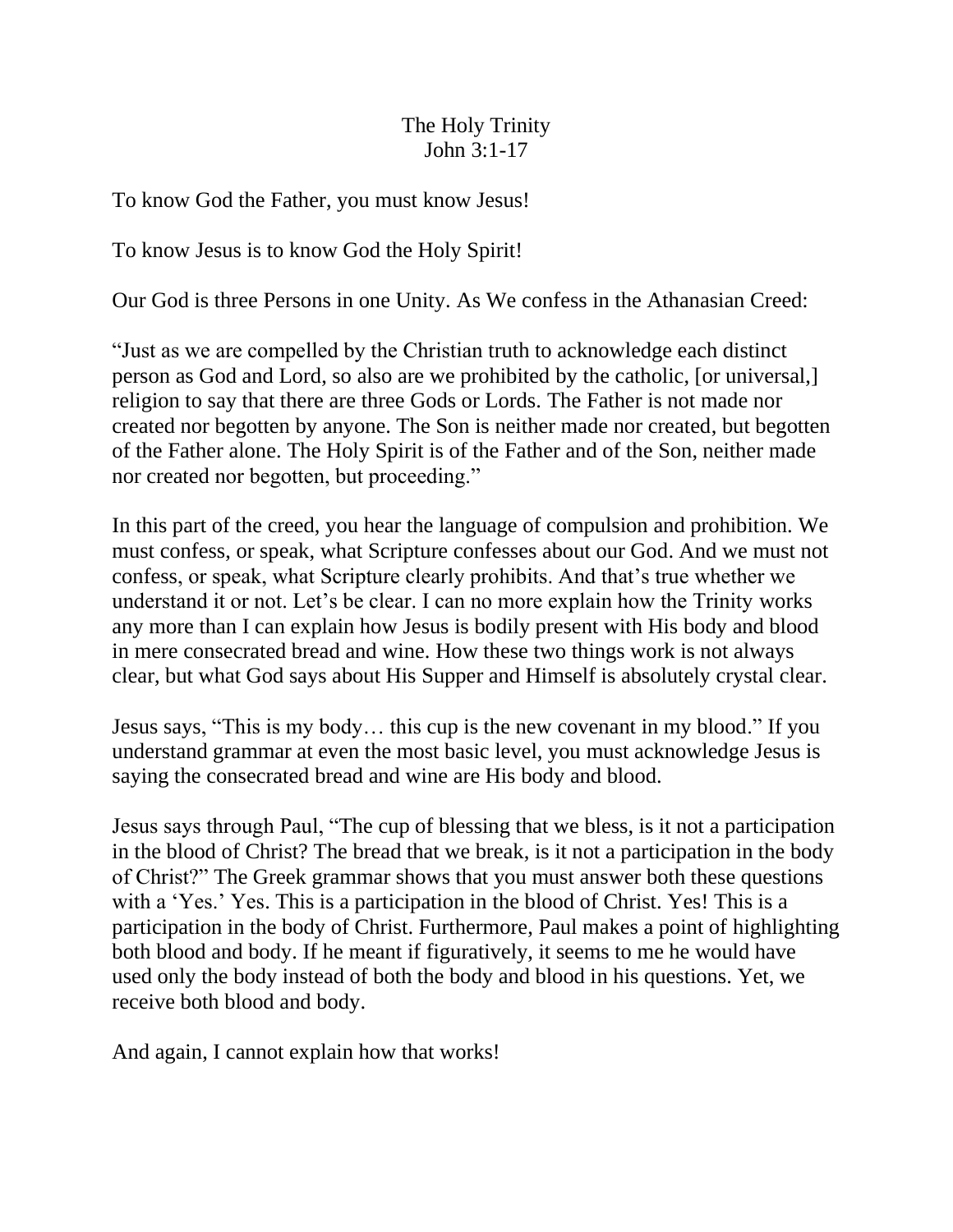Jesus says to Philip, "Whoever has seen Me has seen the Father… Believe Me that I am in the Father and the Father is in Me." (John 14:9, 11)

Philip had said to Jesus, "Lord, show us the Father, and it is enough for us." (Jn 148) Here's one of those time where you wish you could see Jesus' face and heard the tone of His voice. He says, "Have I been with you so long, and you still do not know Me, Philip?" To see Jesus is to see the Father. Jesus adds a verse later, "I do not speak on my own authority, but the Father who dwells in Me does His works." (Jn 14:10)

It's not like the persons of the Trinity hide from each other or act independently from each other. Think about Jesus' resurrection. Peter says in Acts 2 that God the Father raised Jesus from the dead. (v. 24) Peter just says 'God' but it's obvious from the context that He means God the Father. Jesus clearly says to the Jews, "Destroy this temple, [that is His body,] and in three days I will raise it up." (Jn 2:19) John, just to be sure you get it, says, "[Jesus] was speaking about the temple of His body. When therefore He was raised from the dead, His disciples remembered that He had said this." (Jn 2:21-22) God clearly says through Paul in Romans 8 that the Holy Spirit raised Jesus from the dead. (v. 11)

So, you can clearly say that God the Father raised Jesus from the dead. You can clearly say that Jesus raised Himself from the dead. And you can clearly say that the Holy Spirit raised Jesus from the dead. Consequently, you can say that God raised Jesus from the dead, without specifying the person of the Trinity that did it.

But you cannot say that God the Father died for you. Nor can you say that God the Holy Spirit died for you. You can and must say that Jesus, the Son of God, the second person of the Trinity, died for you on the cross. But Jesus wasn't alone on the cross until He was abandoned by His Father for your sin. One of my favorite pectoral crosses, which I used to have but was inadvertently taken by someone, is the "Brazilian" trinity clergy cross. It shows Jesus on the cross. It shows the Father above and behind Jesus holding His hands. It shows the Holy Spirit above the Father in His dove form. Certainly, only Jesus died on the cross, but all three persons of the Trinity suffered. The Father gave His Son over to crucifixion for your sin. The Holy Spirit indwelt Jesus and had to flee the Son He knew from eternity!

As we confess, God the Father always begets the Son, and the Son is always begotten of the Father. And the Holy Spirit is always sent by both the Father and the Son.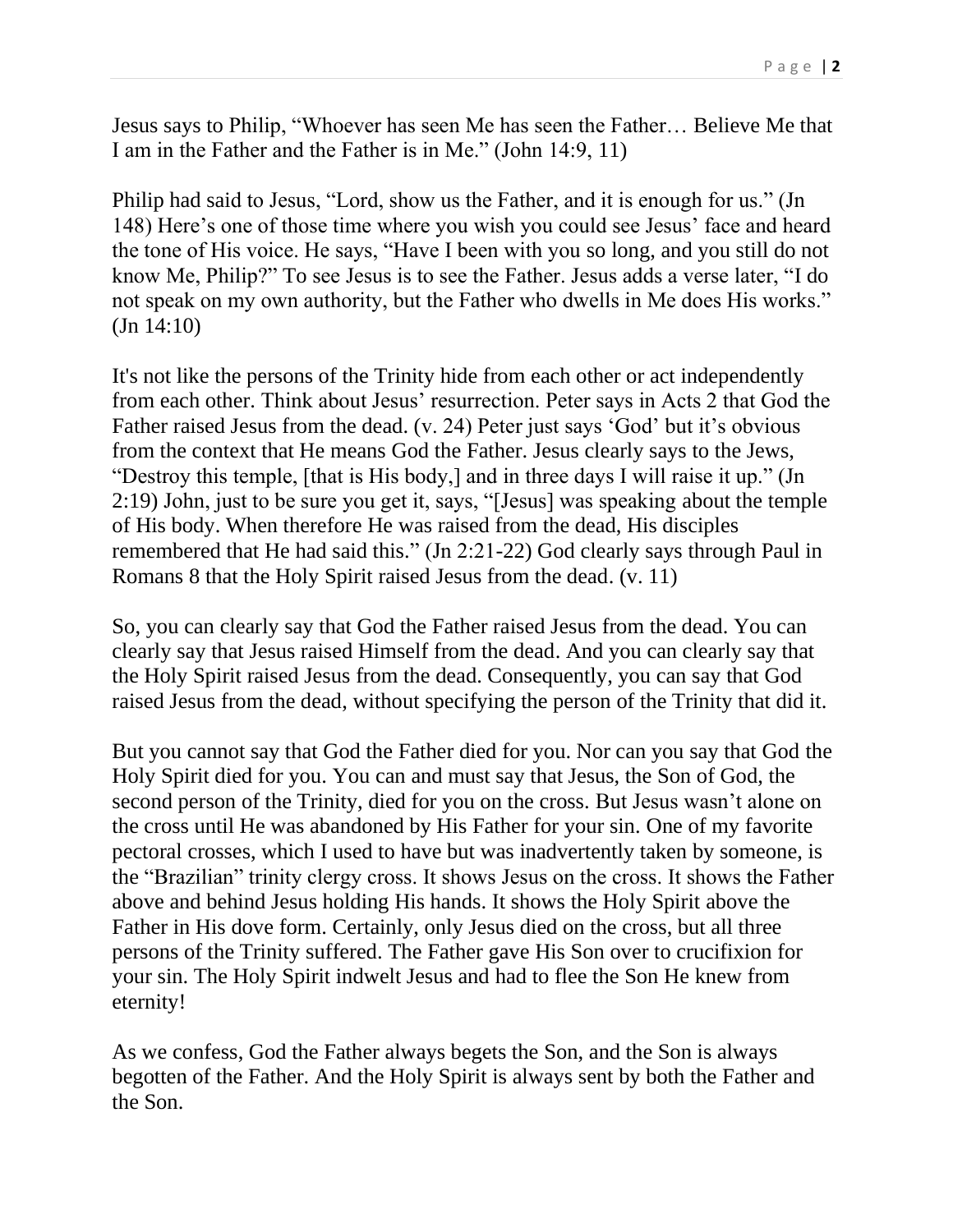To know God the Father, you must know Jesus!

To know Jesus is to know God the Holy Spirit!

As we recently heard Jesus say, "[The Holy Spirit] will glorify Me, for He will take what is Mine and declare it to you." (John 16:14) The Holy Spirit bears witness about Jesus, and we have that witness in the Holy Scriptures.

From the Holy Scriptures, we learn that the most important question for everyone in the world is the one that Jesus asks His disciples:

Now when Jesus came into the district of Caesarea Philippi, He asked His disciples, "Who do people say that the Son of Man is?" And they said, "Some say John the Baptist, others say Elijah, and others Jeremiah or one of the prophets." He said to them, "But who do you say that I am?" Simon Peter replied, "You are the Christ, the Son of the living God." And Jesus answered him, "Blessed are you, Simon Bar-Jonah! For flesh and blood has not revealed this to you, but my Father who is in heaven. And I tell you, you are Peter, and on this rock I will build my church, and the gates of hell shall not prevail against it. (Matthew 16:13–18)

Who do you say that Jesus is?

If you get the answer right, you are part of the church against whom the gates of hell will not prevail! If you get the answer wrong, you will succumb to the gates of hell.

But, you might think, hasn't pastor continually said we cannot make a decision for Christ?

Absolutely. And thank you for paying attention.

Jesus addresses this when he says to Peter after his confession: "Blessed are you, Simon Bar-Jonah! For flesh and blood has not revealed this to you, but my Father who is in heaven."

Who Jesus is must be revealed by God the Father which is what Jesus addresses in our Gospel reading today.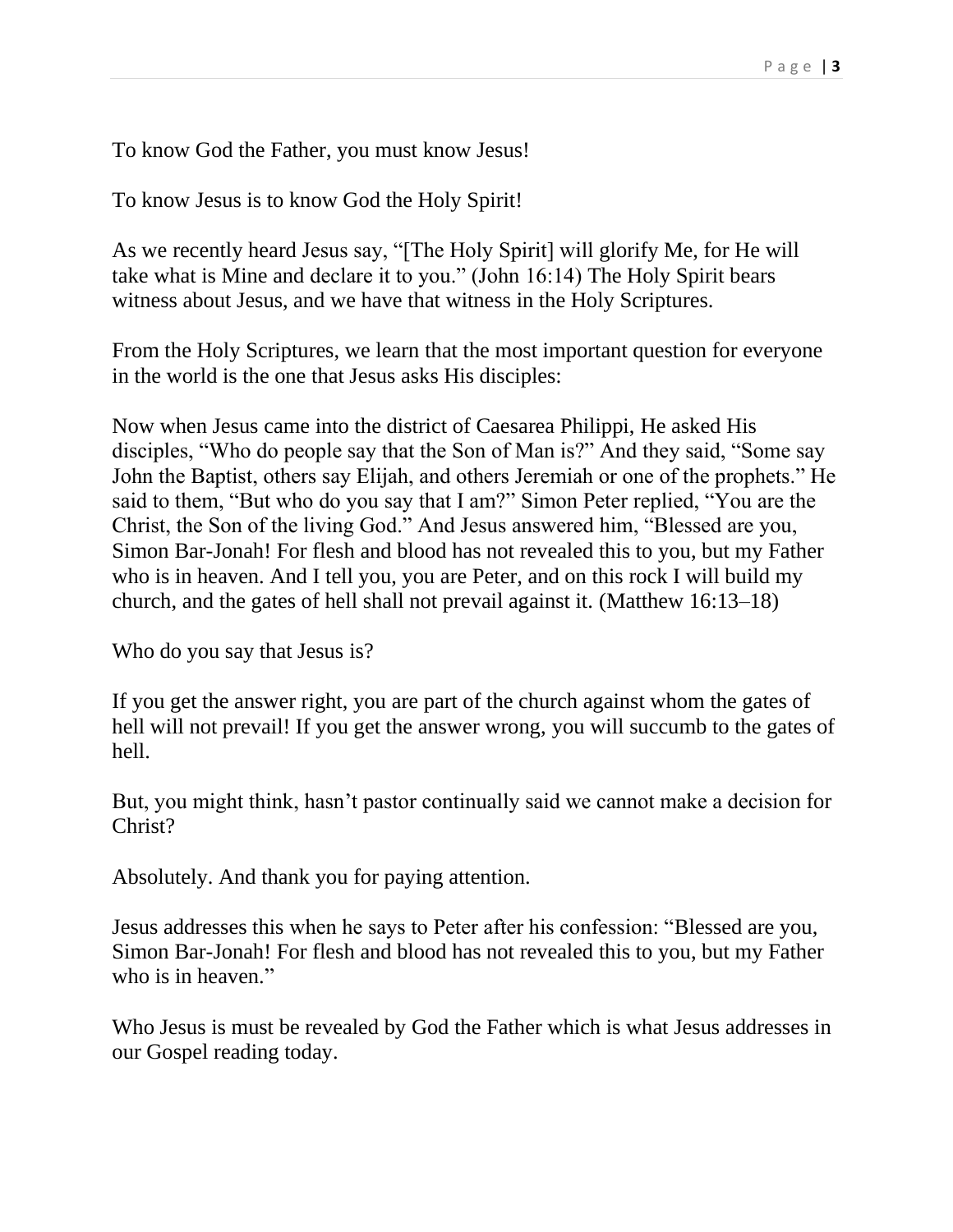Jesus says, "Truly, truly, I say to you, unless one is born of water and Spirit, he cannot enter the kingdom of God. That which is born of the flesh is flesh, and that which is born of the Spirit is spirit."  $(v. 5-6)$ 

You were born naturally in the flesh. That is, you were born in bondage to sin after your father Adam. You prove this by sinning. The original sin that dwells in you, and, in and of itself is worthy of condemnation, bursts out in all manner of sinful thoughts, sinful words, and sinful deeds. The patriarchs proved it time and again. Israel proved it time and again, and you too prove it time and again. That which is born of the flesh is flesh.

Just to be clear, when Paul and I use the word "flesh" we mean body and soul. Original sin corrupts you body and soul. You sin in body and soul. Do not fall for the gnostic heresy that is so common in American Christianity that the soul is good, and the body is bad. You are corrupted by original sin in your body and your soul. I think we can see this clearly, if we think about it for a minute. Certainly, some sinful desires arise out of the body like gluttony, which breaks the fifth commandment, and all manner of sexual sins, which breaks the sixth commandment. I think it is also clear that these aren't only bodily desires even though they are driven by the body. Your soul also desires to sin against your own body and the bodies of others. And just as certainly, some sinful desires arise out of the soul like idolatry, which breads the first commandment, and covetousness, which breaks the ninth and tenth commandments. And conversely, I think we can see that idolatry and covetousness are driven by the soul but affected by the body as well. Idolatry and covetousness are certainly expressed by the tongue. Like James says, "If anyone does not stumble in what he says, he is a perfect man, able also to bridle his whole body… And the tongue is a fire, a world of unrighteousness." (James 3:2, 6) That which is born of the flesh, both body and soul, is flesh, both body and soul.

"Truly, truly, I say to you, unless one is born of water and Spirit, he cannot enter the kingdom of God."

You must be born again, or born from above. In the Greek, Jesus says you must be born ἄνωθεν. ἄνωθεν means "from above" and "again." Most English translations use "again." Both are correct. Jesus compares your spiritual birth to your natural birth. It's very similar. And you might compare your death pains where your baptism is completed to birth pains. But Jesus says you must be born of Spirt and the water. That is, you must have the Holy Spirit come "from above" and give you a new man. That which is born of the Spirit is spirit.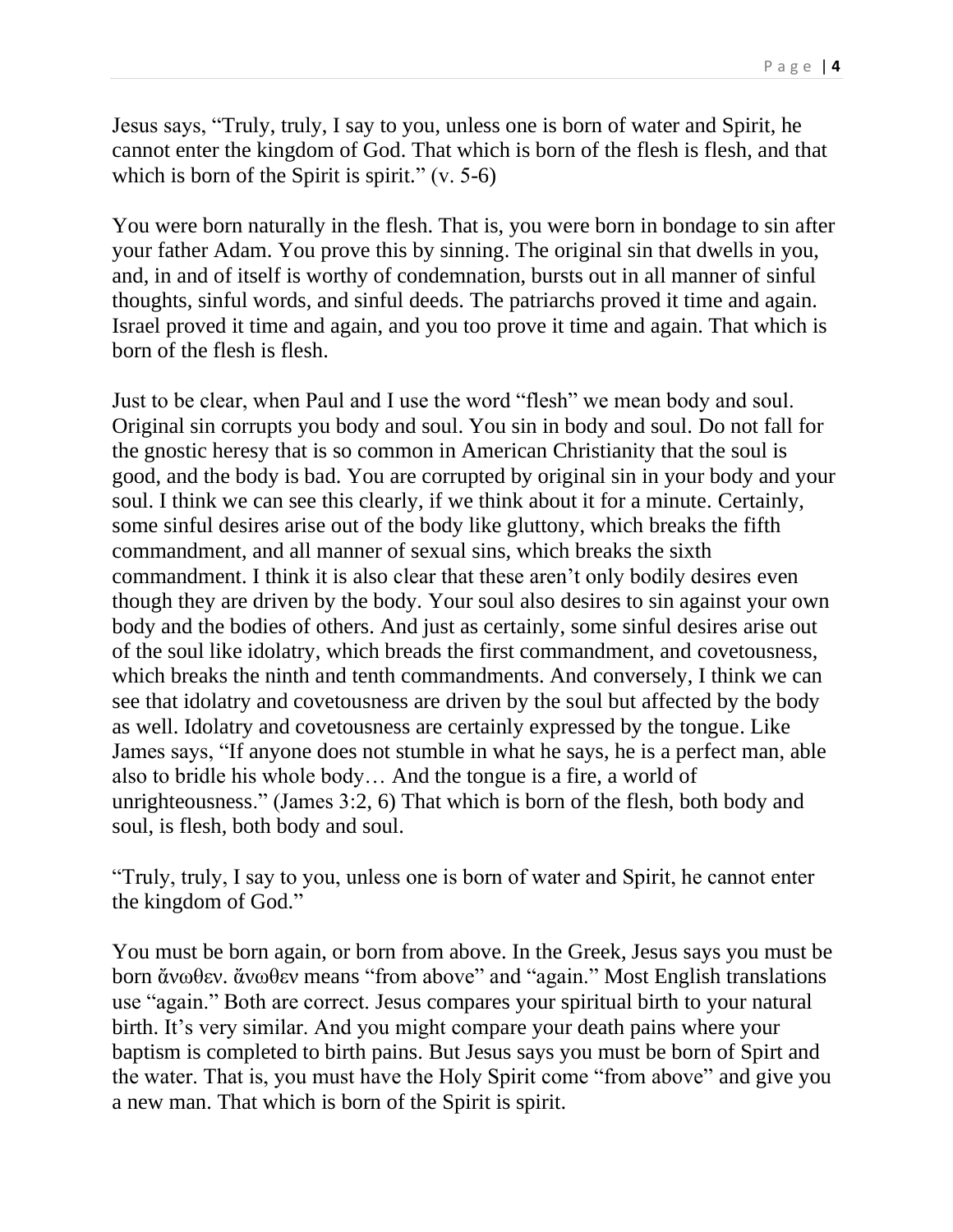And this is God's desire for you. It is God the Father's desire for you. It is God the Son's desire for you. And it is God the Holy Spirit's desire for you.

"For God did not send His Son into the world to condemn the world, but in order that the world might be saved through Him." (Jn 3:17)

Jesus paid for the sins of all people of all time. There is no reason someone must go to hell because Jesus has already paid the price for everyone's sin. This is why Paul describes the ministry of the church as a ministry of reconciliation:

"Therefore, if anyone is in Christ, he is a new creation. The old has passed away; behold, the new has come. All this is from God, who through Christ reconciled us to Himself and gave us the ministry of reconciliation; that is, in Christ God was reconciling *the world* to Himself, *not counting their trespasses against them*, and entrusting to us the message of reconciliation." (2 Corinthians 5:17–19)

You are put into Christ in your Baptism. You are reconciled to God in your baptism so that you are, indeed, a new creation.

You will still feel the affects of age in your body. You will still die. Your new creation, or new man, is a new creation, but you're still stuck with the old creation until your death. I was at a man's deathbed on Friday. He is a grandpa of one of my classmates from seminary. He was a lapsed Roman Catholic and his daughter, who's taking care of him, goes to Sunrise. My classmate called and asked that I would go and see him. I saw him last Sunday and last Friday. Friday it was obvious, he is close to death. I prayed with him the commendation of the dying. It is a beautiful rite of our church that roots your death in your baptism, so you know you are ready to be received into heaven. Repeatedly, it has come to my mind that this is what today's Gospel is all about. Your blessed death in Christ.

It's not that we don't cherish life for we certainly do. God has given us so many wonderful first article gifts like food and books and medicine. But we know, like Solomon from Ecclesiastes, that if all you have is first article gifts, you are doomed and the first article gifts become bitter. But if you have the second article gift of redemption and the third article gift of sanctification, that is, being kept in the faith, then you can actually enjoy first article gifts.

Dying in the faith is the best gift of all and it's why we do what we do here at Grace. Everything we do from liturgy to hymnody. Everything from preaching to